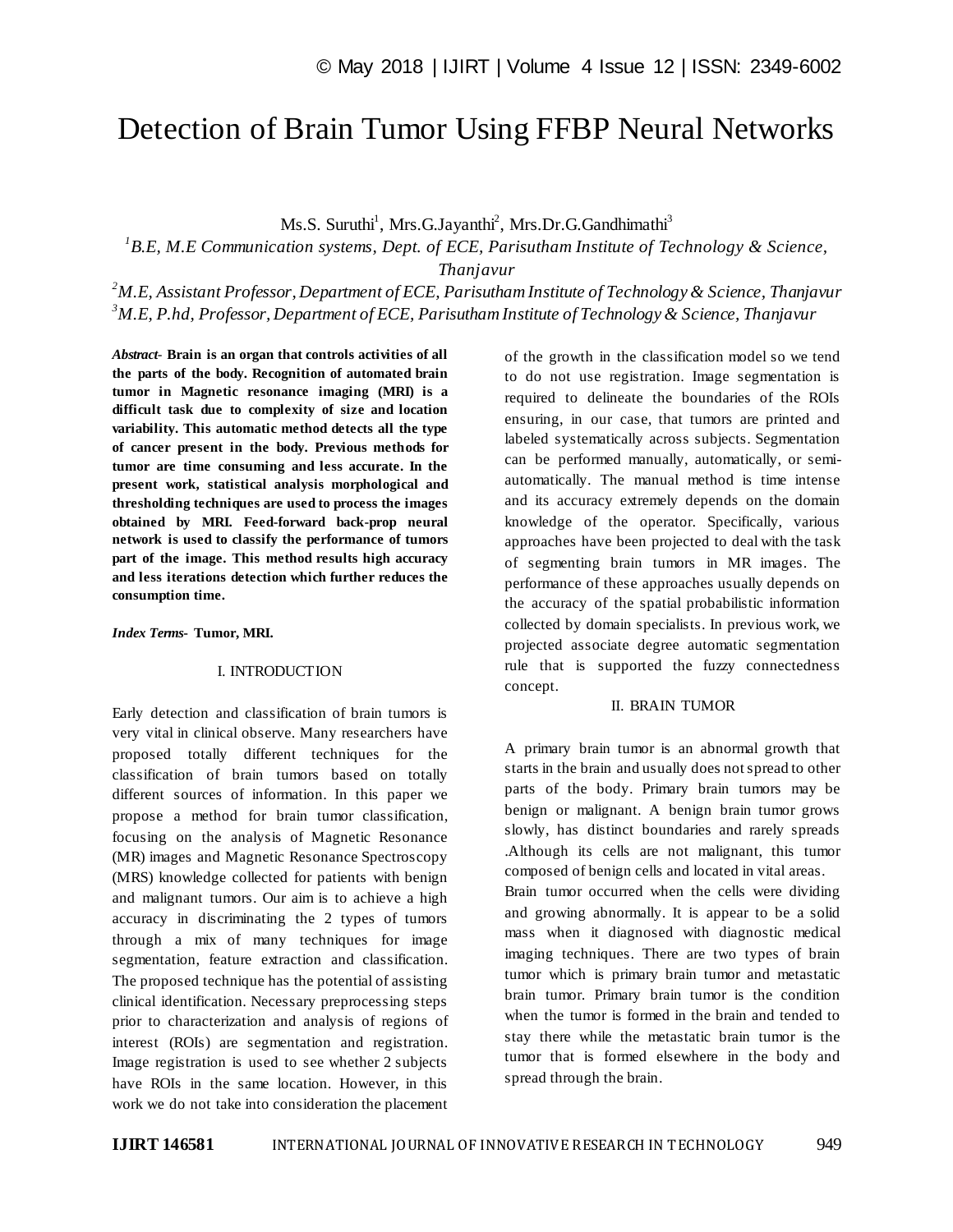

**Fig.1.1. BRAIN TUMOR**

# III. TYPES OF BRAIN TUMOR

There are over 120 different types of brain tumors. Common brain tumors include:

- Astrocytoma
- Pilocytic Astrocytoma (grade I)
- Diffuse Astrocytoma (grade II)
- Anaplastic Astrocytoma (grade III)
- Glioblastoma Multiforme (grade IV)
- Oligodendroglioma (grade II)
- Anaplastic Oligodendroglioma (grade III)
- Ependymoma (grade II)
- Anaplastic Ependymoma (grade III)

#### **a. SYMPTOMS**

Tumors can affect the brain by destroying normal tissue, compressing normal tissue, or increasing intracranial pressure. Symptoms vary depending on the tumor's type, size, and location in the brain. General symptoms include.

- headaches that tend to worsen in the morning
- seizures
- stumbling, dizziness, difficulty walking
- speech problems (e.g., difficulty finding the right word)
- vision problems, abnormal eye movements
- weakness on one side of the body
- increased intracranial pressure, which causes drowsiness, headaches, nausea and vomiting, sluggish responses.

#### III.METHODLOGY

The system it deals with the feed forward back propagation neural networks. It also involves several techniques image smoothing, adaptive thresholding

and noise removal. The problem is to find the accurate location, pre-state analysis and the stages of the tumor cells. The proposed method takes the input MRI images that will undergo grey image conversion, template creation, computation of correlation undergoes tumor location detection. Brain tumor segmentation and training. The proposed method takes the input MRI images that will undergo grey image conversion, template creation, computation of correlation undergoes tumor location detection. Brain tumor segmentation and training.

The detection of boundaries and its layers are not accurately possible by the biopsy method through the microscope. The sample of image of cell and its tissue are identified by the process of image segmentation and the region segmentation. After detection of cancerous cells of different shape and size, it is necessary to analyze whether it is a harmful cancer or a harmless cancer. It can be done by the comparisons of resulted images with the past observations and medical view of analysis. The image reconstruction shows the difference between the original image and a processed image which a segmented cancerous image cells or tissue. Each cell lineage differs in the nature specifically with respect to the genes in the nuclei of the cell.



# FIG.2. BLOCK DIAGRAM OF PROPOSED **SYSTEM**

#### **a) MRI Scan Input Image**

It is an imaging test uses special dye has radioactive tracers which is inserted into the human body in order to locate the disease or an abnormal areas. This dye can be inserted through the air inflow by which the tissues can absorb the tracer. It shows the problems at the cellular level and it detects how the cancer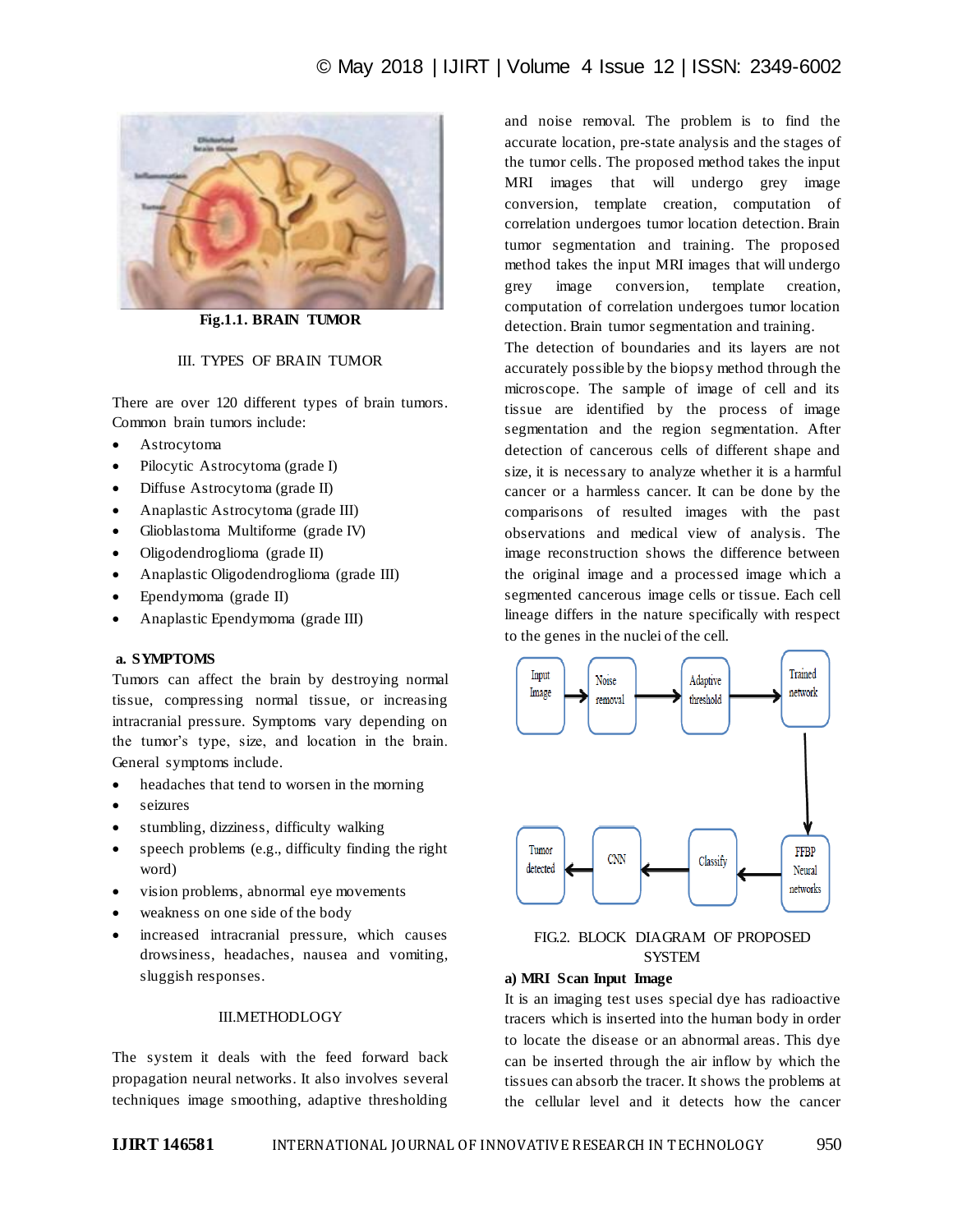metabolizes, spread or metasized to the new areas. It is less exposure to harmful radiation and it gives the accurate clear imaging analysis than the MRI scan image. It does not use the x-ray beams inside the body.



**FIG .3. MRI SCANNER**

## **b) Feed Forward Back Propagation (BPNN)**

BPNN was designed and trained using ntool in Matlab. First, one hidden layer between input and output layers with 250 nodes was chosen. The type of activation function chosen in the first was Log sigmoid. Then for the same network, activation function was replaced first by Tan sigmoid function, and then by pure linear functions. Using the network with Log sigmoid function, a number of nodes in hidden layer were first increased to 270 and then decreased to 230 to find out if this application needs more or less nodes.

#### **c) Neural Network Design:**

For image recognition application; Feed Forward Back Propagation neural network is good choice. The number of layers, nodes and activation functions are determined according to the application needed and there is no specific rule for choice. This study suggests a new approach using trial and error but with specific strategy.

The initial number of layers, nodes and activation function determined; and the value of performance error recorded. Then, for the same architecture; activation function type changed and the performance error recorded. This procedure repeated, and the activation function that provides the least performance error selected.

The number of hidden nodes should be increased and then decreased. The performance error was recorded. This was mainly done to study whether the application needs to optimize the number of nodes. If the performance error value is still high, a new layer must be added. Finally the ANN that gives the least performance error will be selected.

#### **d) Training**

Training is a process in which preparation and coaching of the network are performed. Once the training phase of the network is completed the network is automatically modified in accordance with its error.

The input MRI images that will undergo grey image conversion, template creation, computation of correlation undergoes tumor location detection. Brain tumor segmentation and training. The proposed method takes the input MRI images that will undergo grey image conversion, template creation, computation of correlation undergoes tumor location detection. Brain tumor segmentation and training. The proposed method framework.

Filtering is done to remove non-brain tissue. Haar wavelet transform is used for the pre-processing of image. Wavelet coding is suitable for the applications where tolerable degradation and scalability are important. Haar wavelet transform decomposes the input signals into a set of the basis function are called wavelets. A prototype wavelet is called mother wavelet other wavelets are obtain this by shifting or dilations called daughter wavelet.

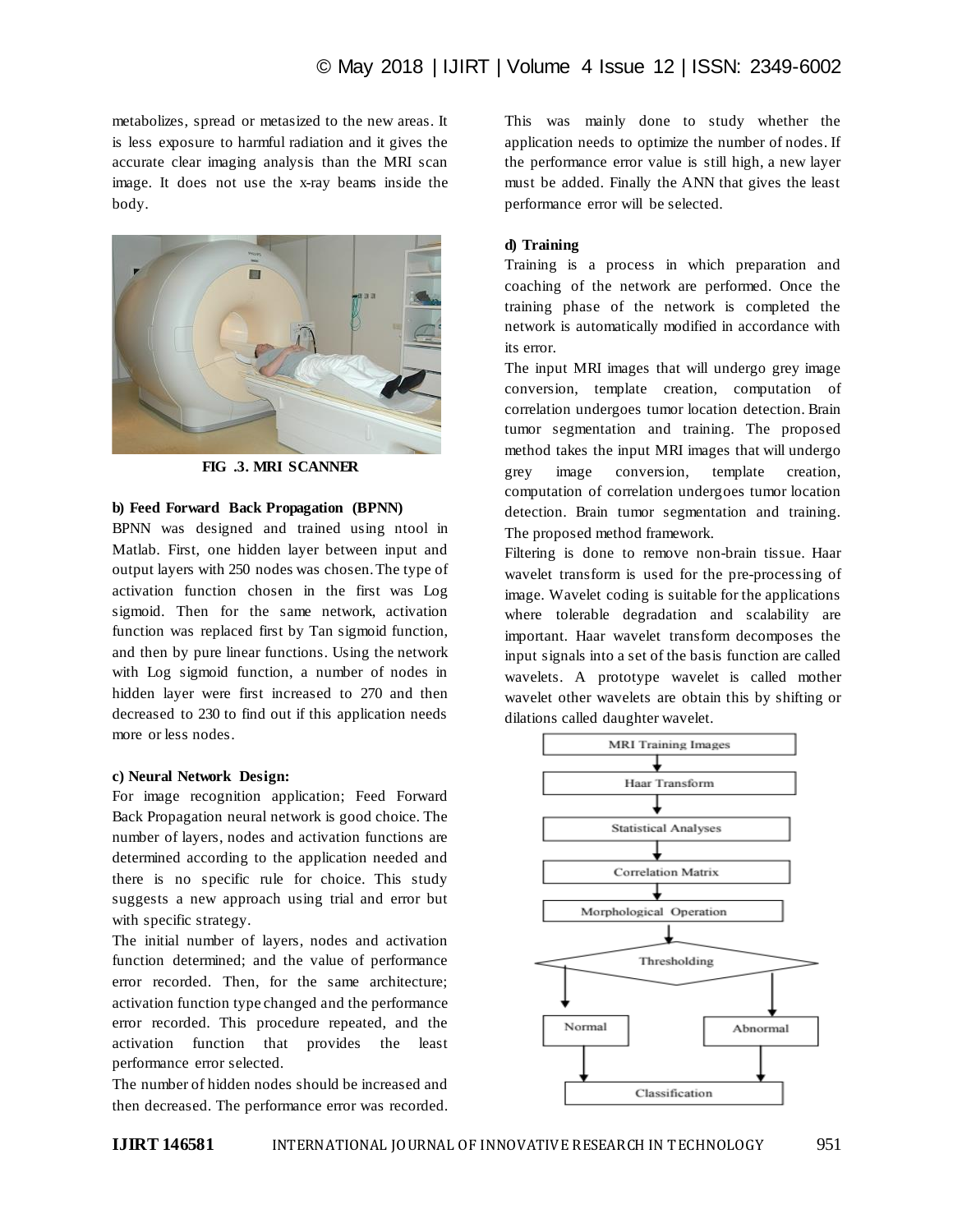# VII. RESULTS AND DISCUSSION

We evaluate completed to analysis the classification; with the help of analysis of the classification accuracies the training sets were determined.

Here data set was separated exclusively into data sets, is training data set. Now in our project training data set was used to prepare, instruct and train (coaching) the network, on the other hand the testing data set were employed to network (trained) for the brain tumor classification. check especially for accuracy and efficiency of the



**FIG 4 Threshold image**



**FIG.5. NOISE REMOVAL**



FIG.6. MANUAL SEGMENTED FOR TRAINING



FIG.6. NEURAL NETWORK TRAINING